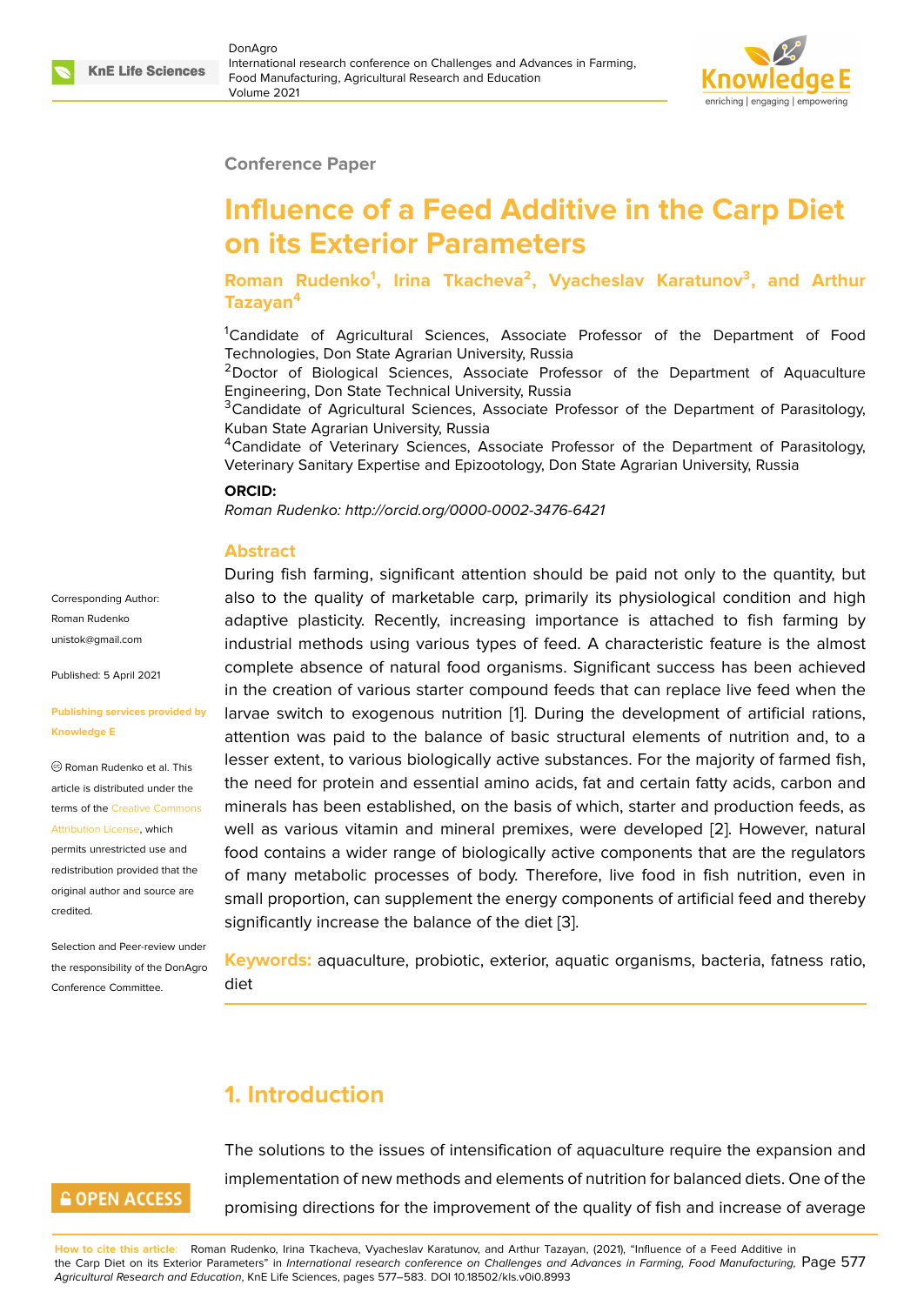daily growth in the conditions of pond commercial fisheries is the use of productive feed additives in the diets of aquatic organisms, which contribute to the activation of metabolism, intensive growth, increased body resistance and product quality [4].

Nutritious feeding of fish in the pond culture is ensured by diets balanced in all the basic necessary nutrients and enriched with biologically active feed additives, which guarantees high growth energy and efficient use of feed in the grown carps [[5\].](#page-5-2)

The external forms of the body are closely related to the physiological state of body. Therefore, the constitutional, productive and breeding qualities of fish are evaluated by the exterior. In the process of domestication and breeding of fish, body p[ara](#page-5-3)meters changed greatly. Cultural forms of carp, selected according to the growth rate, are characterized by a higher spin, rounded shape and a high value of the coefficient of fatness. In some cases, the correlation between the form and production traits, growth rate, survival and fertility are revealed in carp. In the experiments of V.V. Lobchenko, two-year-old carps that had lower values (high-body) during stocking, a clear advantage in terms of growth rate and productivity compared to the group of oblong carps was found [6]. A positive correlation between the high-backed body shape and growth of fish is preserved only to a certain limit. Excessive "high back" can be associated with an anatomical defect of spinal curvature, which in turn leads to a decrease in vitality and growth [ra](#page-5-4)te. The example is the Aishgrud carp, the increased selection for a high-back (round) body of which led to the decrease in vitality and the subsequent loss of this valuable breed [7].

Thus, for each species and species group there should be a standard on the basis of body parameters, within which selection can give positive results. The deviation from standard in one [d](#page-5-5)irection or another can lead to disruption of the functional systems of body and, consequently, to a decrease in productivity. The identification of such standard is obligatory for all fish species [8].

### **2. Methods and Equipment**

In order to determine the effect on the exterior features of carp, Bacell-M feed additive was tested in two doses [9]. The description of the scheme is shown in Table 1. The feeding was carried out according to the same scheme used at this fish farm, i.e. morning and evening feeding [10]. The feeding places and the method of distribution of food also did not change in or[de](#page-5-6)r to maintain the usual way of fish life. The distribution of feed into the ponds was done manually, the portioning was small for convenience and control over eatability.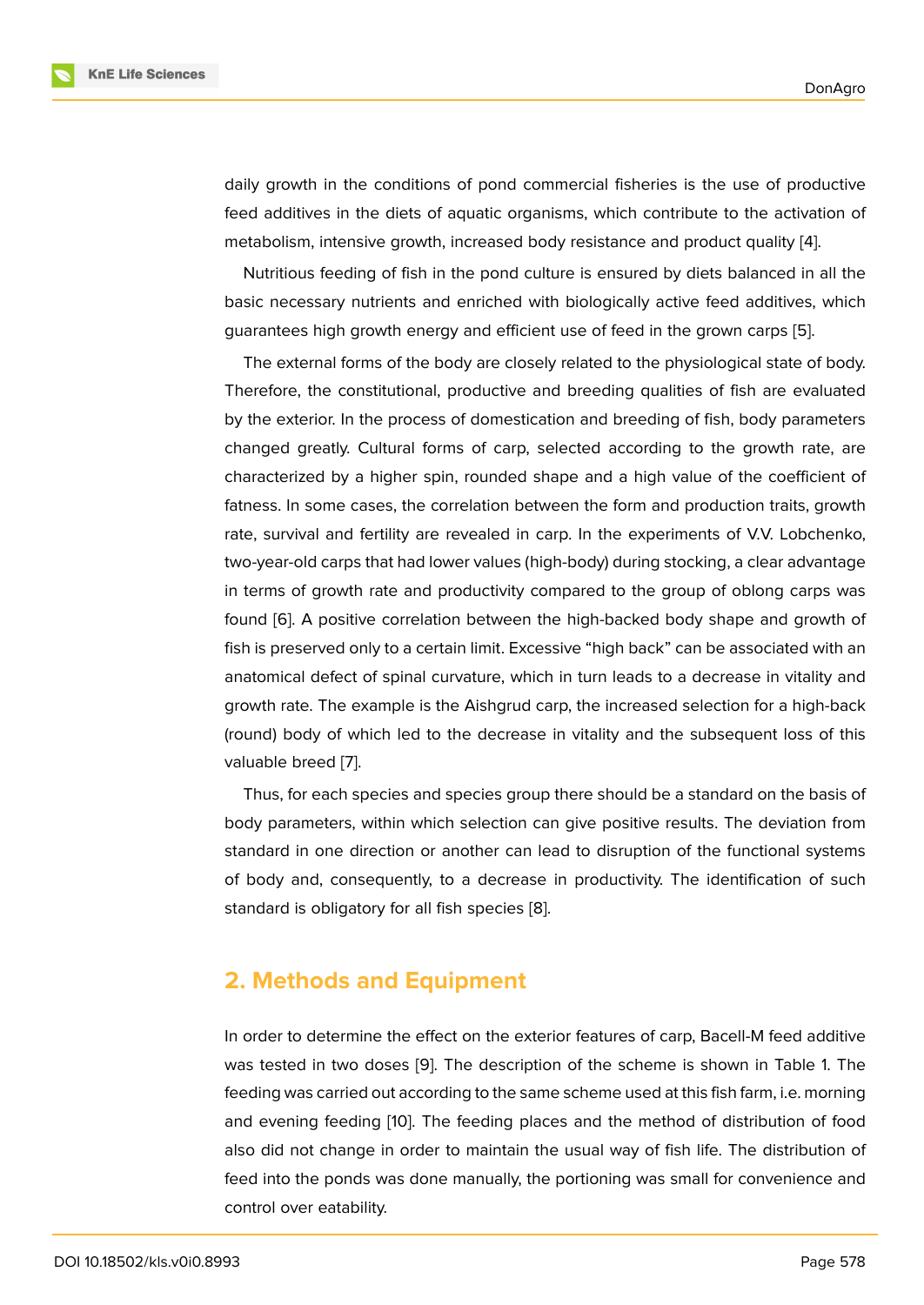|  | TABLE 1: Experiment scheme |  |
|--|----------------------------|--|
|--|----------------------------|--|

| Group name                                          | Amount of fish | Diet                                                  |
|-----------------------------------------------------|----------------|-------------------------------------------------------|
| $P-O - control$ Pond $N^{\circ}$<br>13              | 285 pcs $/$ ha | <b>MBP</b>                                            |
| $P-1-1$ <sup>st</sup> experiment<br>group Pond Nº 6 | 285 pcs $/$ ha | MBP + 2kg of Bacell-M probiotic per<br>1 ton of feed  |
| P-2-2 <sup>nd</sup> experiment<br>group Pond Nº 11  | 285 pcs $/$ ha | MBP + 3 kg of Bacell-M probiotic per<br>1 ton of feed |

The area of each of the experimental ponds was about 70 hectares. The density of stocking in each pond was about 285 pcs / ha. The studied fish was in satisfactory condition, after the valuation, no signs of disease were recorded, the weight of carp corresponded to age norms on a traditional feeding diet [11]. Due to the fact that changes in environmental conditions were reflected in the intensity of fish nutrition, they were taken into account during feeding. The experimental period was 30 days [12].

The Bacell-M feed additive was developed by the [em](#page-5-7)ployees of Biotechagro LLC in the Krasnodar Territory. It consists of the microbial mass of living bacteria Bacillus subtilis 945 (B-5225) in the amount of at least  $1 \times 108$  CFU / g (colony fo[rm](#page-5-8)ing units), Lactobacillus paracasei (B-2347) in the amount of at least  $1 \times 106$  CFU / g, Enterococcus faecium M-3185 (B-3491) in the amount of at least  $1 \times 107$  CFU / g, as well as additives - sunflower meal, or products processing of cereals or legumes (83.95%), fodder chalk (10%) [13]. It does not contain genetically modified components. The amount of harmful impurities is in the maximum permissible concentrations. The probiotic feed additive Bacell-M is a loose powder with inclusions of particles from light brown to dark brown color [\[14](#page-5-9)].

### **3. R[es](#page-5-10)ults**

The assessment of the exterior is carried out by visual analysis and measurements. During the visual analysis we assessed the fish as a whole: the nature of the scale covering, the presence of a shift in the rows of scales, the nature of the lateral line, etc. The assessment by measurements more accurately characterizes the physique.

Using measuring instruments, we measured the body length - from the top of the snout to the end of the scale covering; the length of the head - from the top of the snout to the end of the gill cover; the greatest body height – slightly from the beginning of the dorsal fin, in which the largest thickness and the largest girth of the body are measured. As measuring tools we used: a special ruler, a centimeter tape and caliper.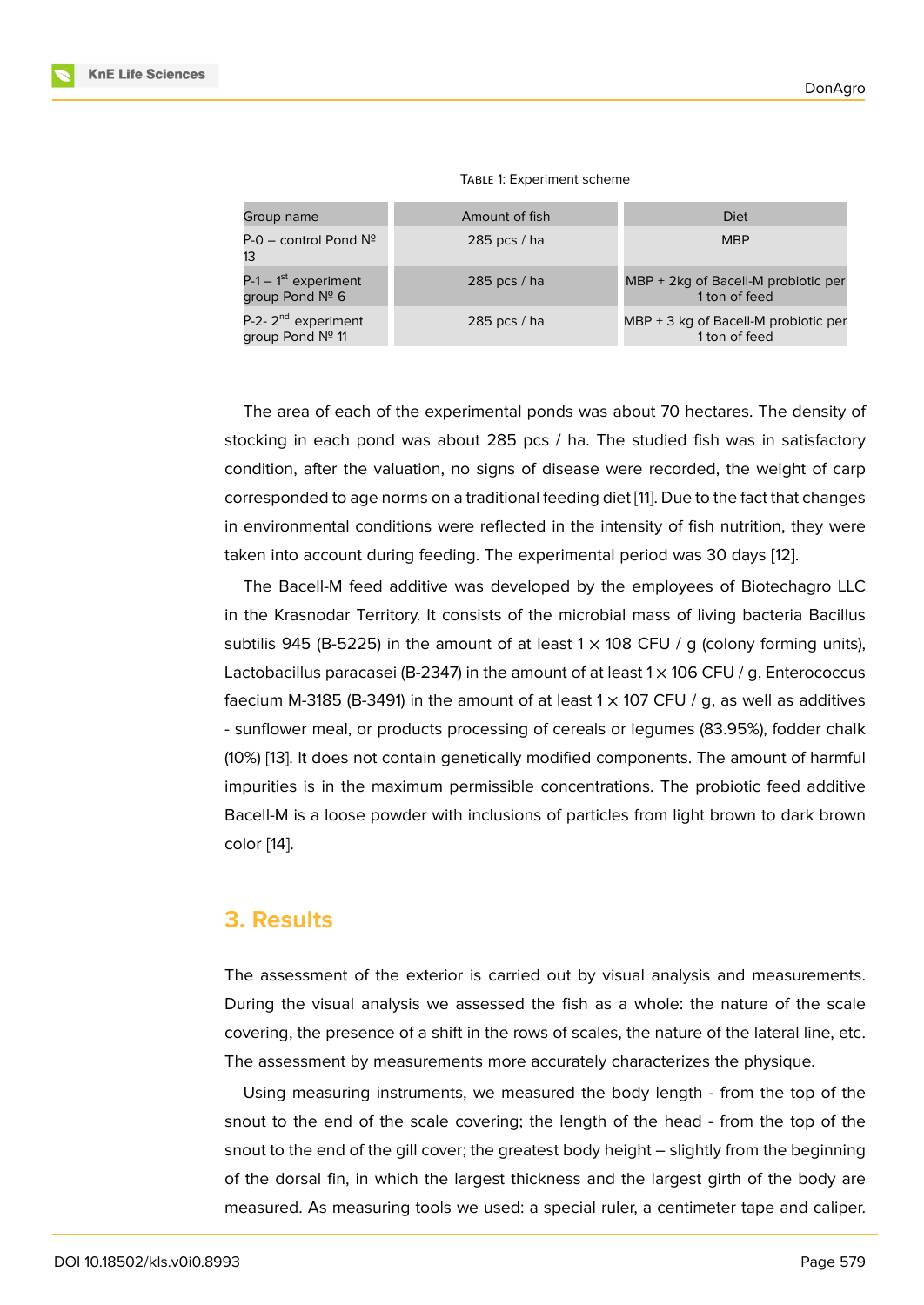

Based on these measurements, the indices (indicators of the exterior) are calculated: high-back, broad-back, girth index, etc.

As a result of the experiment, it was found that the addition of the studied feed additive to the diet of fish positively affected the exterior of carp. According to the data obtained (table 2), the coefficient of fatness of fish increased in the experimental groups relative to control group by 17.85 (P < 0.05) and 25.00 (P < 0.05), body height index by 7.41 and 11, 10% (P <0.05), body thickness index by 16.28 (P <0.05) and 22.09% (P <0.01), girth index by 5.19 (P <0.05) b 6.92% (P <0.01).

| Pond Nº               | <b>Fatness</b><br>coefficient | Body height index       | Body thickness<br>index      | Girth index        |
|-----------------------|-------------------------------|-------------------------|------------------------------|--------------------|
| Control (P-0)         | $2,8+0,17$                    | $2,7+0,12$              | $17.2 \pm 0.81$              | $80.9 + 1.13$      |
| l experiment (P-1)    | $3.3 \pm 0.15^*$              | $2.9 + 0.09$            | $20.0 \pm 0.73$ <sup>*</sup> | $85,1+1,09*$       |
| II experiment $(P-2)$ | $3,5+0,22^*$                  | $3,0+0,11$ <sup>*</sup> | $21,0+0,98**$                | $86.5 \pm 1.21$ ** |

TABLE 2: Carp Exterior Parameters, % (n=10)

The experiments showed that the probiotic additive "Bacell-M" has the greatest positive physiological effect in the amount of 3 kg per 1 ton of feed. At the same time, the fish showed maximum improvement in all exterior parameters.

Thus, in pond fish production, the Bacell-M probiotic additive should be used starting from the transition of larvae to exogenous nutrition and after fish wintering. The additive should be used constantly during the period of growth and development of carp, feeding 2-3 times a day, throughout the entire period of marketable fish farming. When changing the diet, transportation and other stressful situations, accompanied by a violation of the intestinal microflora, the frequency of feeding or the amount of the additive must be increased.

## **4. Discussion**

In modern economic conditions, with an ever-increasing consumption of fish products, including river fish, fish farming in artificial conditions is of particular importance. In order to increase the efficiency of reproduction, increasing importance is attached to fish farming using intensive technology. Moreover, the most vulnerable stage is reared smolt production, which is most sensitive to various changes in the external and internal environment. The use of intensive technology allows significant regulation of the parameters of the external environment, but it almost completely limits the availability of natural food. Therefore, the development and improvement of artificial starter feeds that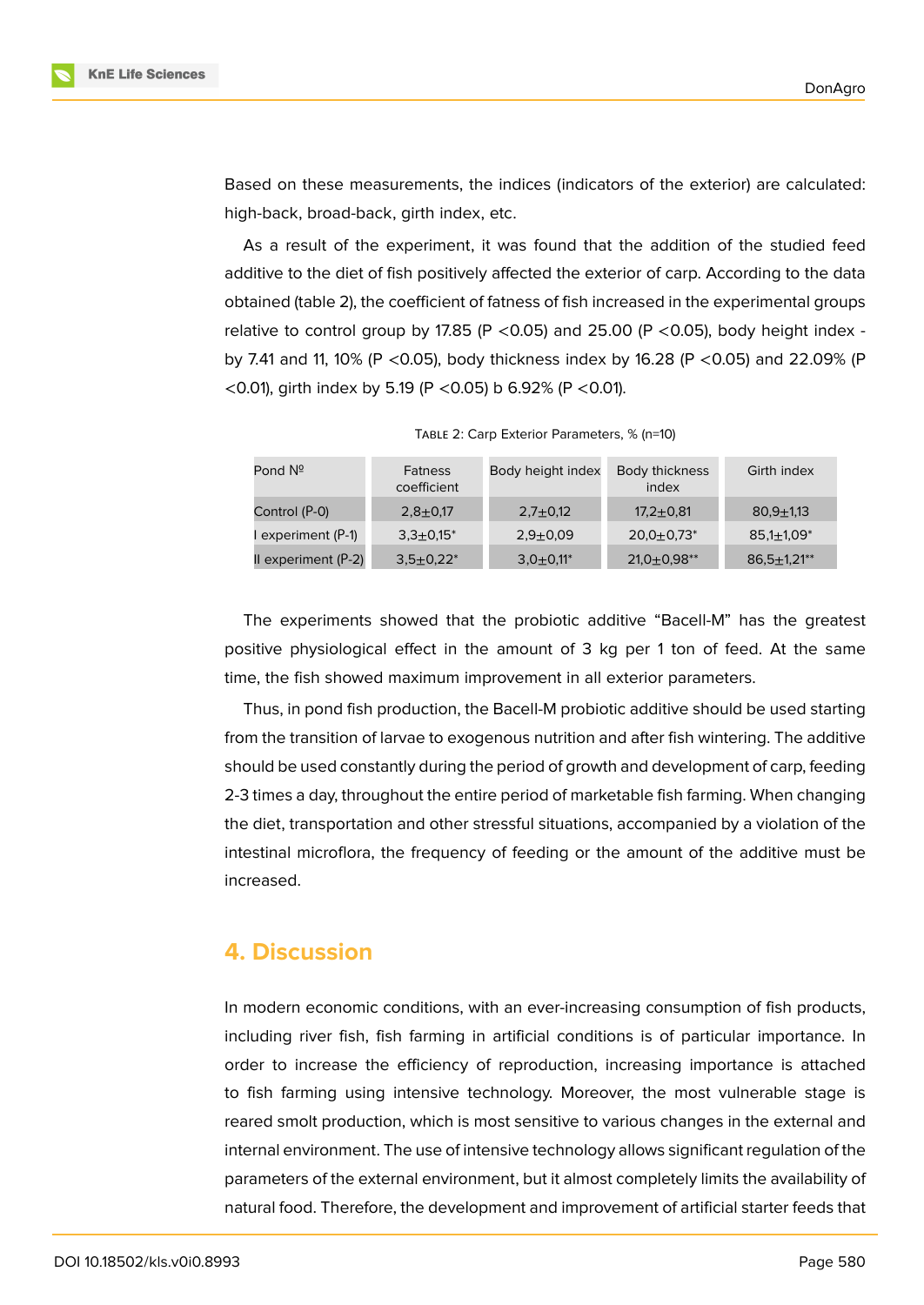satisfy the physiological needs of smolt fish from the moment of transition to exogenous nutrition is extremely urgent task [15].

Artificial diets, balanced according to the basic elements of nutrition, with all their effectiveness, do not fully satisfy the physiological needs of young and mature fish of different ages.

This is due to the fact that natural food contains a wider range of biologically active components that are the regulators of many metabolic processes in the body of fish.The introduction of artificial probiotics into artificial feed is of particular importance, when feeding fish with dry granular feed and when growing fish in conditions of compacted stockings, in which the number of certain antagonists of pathogenic microorganisms is reduced and there is a real danger of fish infection [16].

It was found that during artificial fish farming, the introduction of the Bacell-M probiotic into the diet has a significant growth-promoting effect.

### **5. Conclusion**

In modern conditions of intensive fish farming, the natural food reserve occupies the insignificant place in the diet of fish or is absent. As a result, feeding the fish with artificial feed is becoming increasingly important. Productive qualities of fish are determined, first of all, by its species affiliation and genotype. However, the manifestation of the possible potential is directly dependent on the conditions of farming, feeding and maintenance, that is, conditions that ensure normal growth, development and high productivity.

# **Acknowledgement**

The authors would like to thank their colleague for their contribution and support to the research. They are also thankful to all the reviewers who gave their valuable inputs to the manuscript and helped in completing the paper.

# **Conflict of Interest**

The authors have no conflict of interest to declare.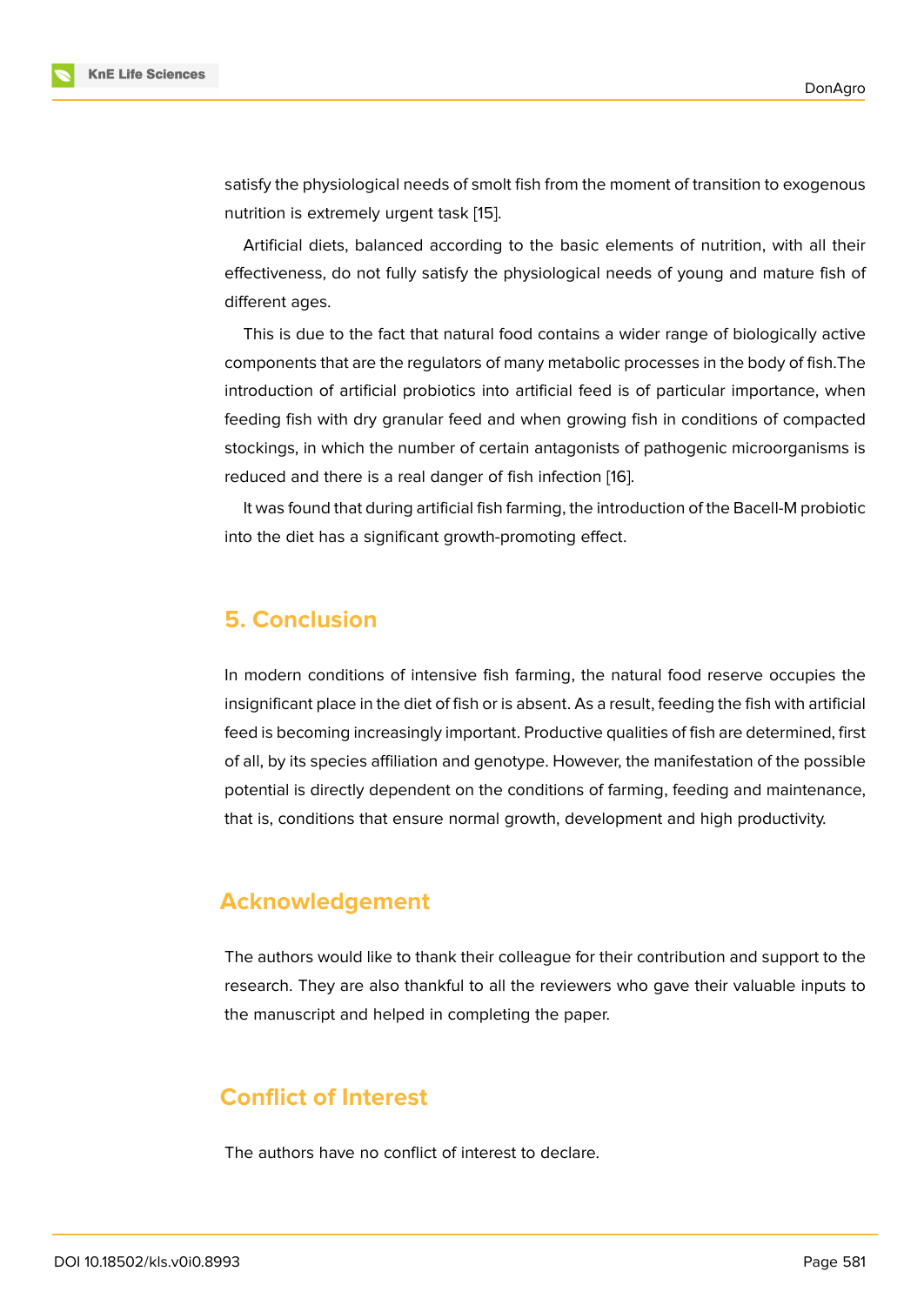### **References**

- [1] Artemenkov, D. V. (2013). Cultivation of Clarias Catfish (*Clarias Gariepinus*) On Compound Feeds with the Addition of Probiotic Subtilis in the Conditions of Ultrasonic Testing. (Dissertation for a degree in Agricultural Farm Science, RSAU – MAA named after K.A. Timiryazev, 2013).
- <span id="page-5-0"></span>[2] Gorkovenko, L. G., *et al*. (2011). *Instructions for the Use of Probiotic Preparations "Bacell", "Monosporin" and "Prolam" in Pond Fish Farming.* Krasnodar city, Russia.
- <span id="page-5-1"></span>[3] Maximov, E. A. (2014). The Use of a Complex of Probiotics in Fish Farming *Skniizh. Fgbnu "Skniizh*" Volume: 3 Issue: 2 Pages: 197-201
- [4] Omelchenko, N. A. (2010). The Influence of the Probiotic Preparation "Bacell" in the Diets of Cows. *Collection of scientific papers of the Krasnodar Scientific Center for Zootechnology and Veterinary Medicine*, Volume 2, pp. 116-118.
- <span id="page-5-2"></span>[5] Ponomarev, S. V. (2013). *Aquaculture*. Moscow: BIBCOM.
- [6] Ponomarev, S. V., Grosesku, Y. N. and Bakhareva, A. A. (2013). *Industrial Fish Farming.* St. Petersburg, Lan, 420 pages, textbook for universities
- <span id="page-5-4"></span><span id="page-5-3"></span>[7] Pyshmantseva, N., Kovekhova, N. and Lebedeva, I. (2010). The Effectiveness of the Probiotics "Prolam" and "Bacell". *Journal of Poultry*, Volume 1, issue 3, pp. 29-30.
- <span id="page-5-5"></span>[8] Ushakova, N. A., *et al*. (2012). A New Generation of Probiotic Drugs for Food Appointment. *Fundamental Research*, Volume 1, issue 1, pp. 184-192.
- [9] (2009). *Aquatic Animal Health Code*. Retrieved from 01/06/2009 https://ec.europa.eu/food/sites/food/files/safety/docs/ia\_standards\_oie\_eucomments\_aquatic\_health\_code\_en.pdf Dr. B. Vallat
- <span id="page-5-6"></span>[10] Gordon, L. M. and Erman, L. A. (1994). *Ways to Improve the Efficiency of Commercial Fish Farming.* [Moscow: Food Industry, p. 285.](https://ec.europa.eu/food/sites/food/files/safety/docs/ia_standards_oie_eu-comments_aquatic_health_code_en.pdf)
- [11] [Gamygin, E. A.,](https://ec.europa.eu/food/sites/food/files/safety/docs/ia_standards_oie_eu-comments_aquatic_health_code_en.pdf) *et al*. (2009). *Compound Feed for Fish: Production and Feeding Methods*. Moscow: Agropromizdat, p. 168.
- <span id="page-5-7"></span>[12] Barrow, P. A., *et al*. (2000). The Attachment of Bacteria to the Gastric Epithelium of the Pig and its Importance in the Microecology of Intestine. The Journal of applied bacteriology., vol. 8, p. 147.
- <span id="page-5-8"></span>[13] Clarke, R. J. T. (1977). *Microbial Ecology of the Gut*. London: Bauchop.
- <span id="page-5-10"></span><span id="page-5-9"></span>[14] Fairchild, A. S., *et al*. (1999). Effect of Hen Age, Bio-Most and Flavomycin on Susceptibility of Tur-Key Poults to Oral *Escherichia Coli* Challenge. In *Under the Microscope: Focal Points for the New Millennium. Biotechnology in the Feed Industry: Proceedings of Alltech's 15st Annual Symposium*. Nottingham University Press, Nottingham, England.